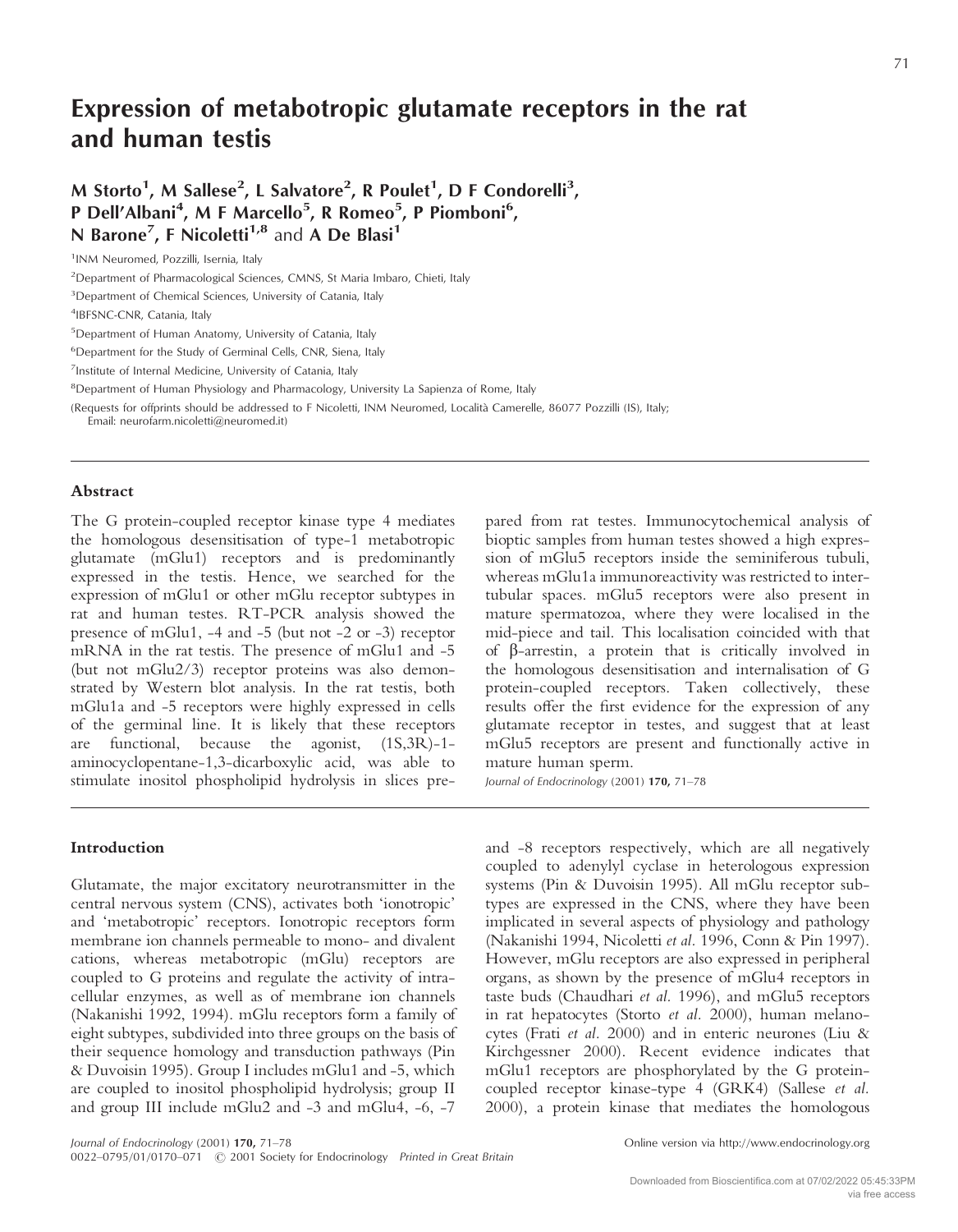desensitisation of G protein-coupled receptors and is abundantly expressed in the testis (Sallese *et al.* 1994, 1997). This prompted us to search for the expression of mGlu receptors in the testis, as well as in other endocrine organs. We now report that distinct mGlu receptor subtypes are present in rat and human testes and that mGlu5 receptors are expressed in mature human sperm.

#### **Materials and Methods**

#### *Materials*

Our studies involving animal experimentation conformed with Guidelines on the Handling and Training of Laboratory Animals, Universities Federation for Animals Welfare at The Old School, Wheathampstead, Herts, UK. Patients were recruited from the University of Catania, Italy and gave their informed consent.

(1S,3R)-1-aminocyclopentane-1,3-dicarboxylic acid (ACPD), 2-methyl-6-(phenyethynyl)-pyridine (MPEP) and 7-hydroxyiminocyclopropa[b]chromen-1a-carboxylic acid ethylester (CPCCOEt) were purchased from Tocris Cookson Ltd (Bristol, UK). All other drugs or chemicals were puchased from Sigma (Milan, Italy).

#### *RT-PCR*

Total RNA (5 µg) extracted from rat testes or other tissues and 150 ng random hexamers dissolved in 12 µl RNAsefree water were heated to  $70 °C$  for  $10 min$  and then cooled in ice for 1 min. We then added 7 µl Tris–HCl buffer (20 mM, pH 8·4) containing KCl (50 mM), MgCl<sub>2</sub> (2.5 mM), dNTP (500  $\mu$ M) and dithiothreitol (DTT; 10 mM). After 5 min of incubation at 25 °C, 1  $\mu$ l Superscript II (200 U) (Gibco-BRL, Life Technologies, Milan, Italy) was added and the incubation was continued for an additional 10 min at  $25 \degree C$  and then for 50 min at 42 °C. The reaction was terminated by 15 min of incubation at 70 °C. After cooling the samples in ice,  $1 \mu l$ RNAse H (2 U) was added and the samples were incubated at 37 °C for 20 min. PCR was carried out in 50 µl of a Tris–HCl buffer (10 mM, pH  $8.8$ ) containing MgCl<sub>2</sub> (1·5 mM), KCl (50 mM), Triton X-100 (0·1%), dTTP, dGTP, dCTP, dATP (200 µM of each), forward and reverse primers (25 pM of each) and 1 µl single-stranded cDNA. Taq polymerase (1 U) was added in hot-start conditions (94  $^{\circ}$ C for 3–5 min) and 30 cycles were carried out as follows: 94 °C for 1 min, 58 °C for 2 min and 72 °C for 3 min. Amplification products were separated by agarose gel (2%) and visualised with ethidium bromide. Primers and PCR conditions were as follows.

mGlu1 receptor: accession no. M61099; 1·5 mM  $MgCl<sub>2</sub>$ ; annealing at 60 °C; amplimer 207 bp; forward: 5-GATGAGAAGGATGGGCTGAA-3; reverse: 5-CC ACCCTCAGGAAGTATTTG-3

*Journal of Endocrinology* (2001) **170,** 71–78 www.endocrinology.org

mGlu2 receptor: accession no. M92075; 1·5 mM  $MgCl<sub>2</sub>$ ; annealing at 60 °C; amplimer 677 bp; forward: 5-GAGAAGGTGGGCCGTGCCATGAG-3; reverse: 5-CGCTGCCTGCCCGCAGATAGGT-3

mGlu3 receptor: accession no. M92076; 1 mM  $MgCl<sub>2</sub>$ ; annealing at 66 °C; amplimer 396 bp; forward: 5′-GCT CCAACATCCGCAAGTCCTA-3; reverse: 5-TGTC AATGGCCAGGTGCTTGTC-3

mGlu4 receptor: accession no. M90518; 1 mM  $MgCl<sub>2</sub>$ ; annealing at 60 °C; amplimer 409 bp; forward: 5'-CCC AGAATGAGAAGAGTACC-3; reverse: 5-TCTGCG AAGGTCGTCATGGT -3

mGlu5 receptor: accession no. D10891; 1·5 mM  $MgCl<sub>2</sub>$ ; annealing at 60 °C; amplimer 585 bp; forward: 5-GGCCATTCAAGTCCAGAACT-3; reverse: 5-GT GTGAACAGCTGAGACATA-3

#### *Immunoprecipitation analysis*

Testes removed from male Sprague–Dawley rats  $(200 \pm 20$  g body weight; Charles River, Calco, Italy) were homogenised at 4 °C in Tris–HCl buffer (20 mM, pH 7·4) containing 10% sucrose, 1 mM phenylmethylsulphonylfluoride, 10 µg/ml leupeptin and 1% aprotinin. Homogenates were centrifuged at 1500 *g* for 20 min and supernatants were centrifuged twice at 20 000 *g* for 30 min. The resulting pellets were resuspended in ice-cold SDS-lysis buffer containing 50 mM Tris–HCl (pH 7·4),  $80 \text{ mM}$   $\beta$ -glicerophosphate,  $20 \text{ mM}$  EGTA,  $150 \text{ mM}$ NaCl, 15 mM  $MgCl<sub>2</sub>$ , 1 mM DTT, 1  $\mu$ g/ml aprotinin, 1 µg/ml leupeptin, 0·1% Triton-X 100 and 0·2% SDS, and an aliquot was used for protein determination. Five micrograms of immunoprecipitating antibodies directed against mGlu1,  $-2/3$  or  $-5$  receptors (see below) were added to 0·5–1 mg membrane extracts and gently mixed overnight at 4 °C on a rocker shaker. Immunocomplexes were captured by incubation of the extracts for 2 h with protein A/Sepharose (5 mg/sample). Samples were centrifuged at 14 000 r.p.m. and washed three times with 1 ml ice-cold phosphate-buffered saline (PBS). After the last centrifugation at 14 000 r.p.m., each sample was re-suspended in SDS–bromophenol blue reducing buffer containing 40 mM DTT, to limit the formation of high molecular weight receptor aggregates. After boiling, samples were centrifuged and supernatants were used for Western blot analysis. Western blots were carried out using 8% SDS polyacrylamide gels run on a minigel apparatus (Mini Protean II Cell; Bio-Rad, Milan, Italy); gels were electroblotted on ImmunBlot PVDF membrane (BioRad) for 1 h using a semi-dry electroblotting system (Trans-blot system SD; Bio-Rad), and filters were blocked overnight in TTBS buffer (100 mM Tris–HCl, 0·9% NaCl and 0·1% Tween 20, pH 7·4) containing 2% non-fat dry milk. Blots were then incubated for 1 h at room temperature with primary polyclonal antibodies (1 µg/ml) which recognise specific carboxy-terminal epitopes of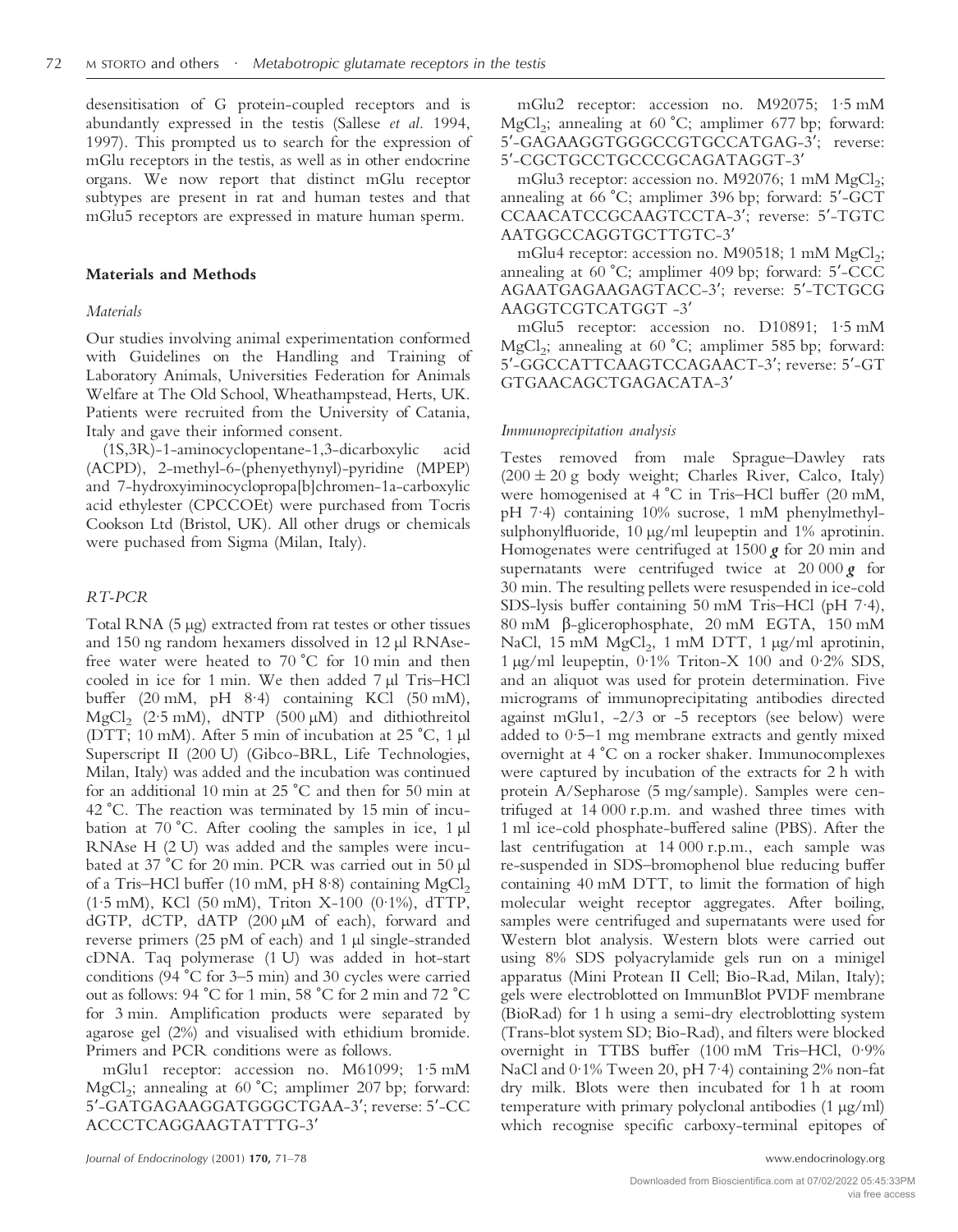

**Figure 1** RT-PCR analysis of mGlu1, -2, -3, -4 and -5 receptor mRNA in extracts of rat testes (Te), pancreas (P), thyroid (T) and adrenal glands (A). Extracts from rat cerebellum (CB) or cerebral cortex (CTX) were used as positive controls for mGlu1, -2, -3, -4 and -5 receptors respectively.

mGlu1, mGlu5 (both Upstate Biotecnology, Lake Placid, NY, USA) and mGlu2/3 (Chemicon Int. Inc., Temecula, CA, USA) receptors. Blots were washed three times with TTBS buffer and then incubated for 1 h with secondary antibodies (peroxidase-coupled anti-rabbit; Amersham International plc, Amersham, Bucks, UK) diluted 1:10 000 with TTBS. Immunostaining was revealed by enhanced chemiluminescence (Amersham International plc).

#### *Measurement of inositol phospholipid hydrolysis in slices from rat testes*

Agonist-stimulated inositol phospholipid hydrolysis was examined by measuring the accumulation of [3H]inositol monophosphate ([3 H]InsP) as described previously (Nicoletti *et al.* 1986). In brief,  $350 \times 350 \mu m$  slices cut from the rat testis were added to 250 µl Krebs–Henseleit buffer (equilibrated with 95%  $O_2/$  5%  $CO_2$  to pH 7.4) and then incubated for 1 h at 37  $^{\circ}$ C with 1 µCi/tube myo-D-[<sup>3</sup>H]inositol (specific activity 16·5 Ci/mmol; NEN Life Science Products Inc., Boston, MA, USA) to label membrane inositol phospholipids. Ten minutes after the addition of 10 mM  $\mathrm{Li}^+$ , the slices were incubated for an additional 40 min in the absence or presence of 1S,3R-ACPD. MPEP or CPCCOEt, when present, were added 2 min prior to 1S,3R-ACPD. The incubation was terminated by the addition of 900 µl methanol:chloroform (1:2). After the addition of 300 µl chloroform and 600 µl water, samples were centrifuged to facilitate phase separation. The  $[^3H]$ InsP present in the aqueous phase was separated by anion exchange chromatography, as described previously (Nicoletti *et al.* 1986).



**Figure 2** Western blot analysis of mGlu1a, -2/3 and -5 receptors in immunoprecipitates from rat cerebellum (CB) or cerebral cortex (CTX) and rat testes (Te). Immunoglobulins used for immunoprecipitation are labelled at 46 kDa. Arrows point to the monomeric (140 kDa) and dimeric forms (above 200 kDa) of mGlu1a, -2/3 and -5 receptors and to the right are the molecular standard sizes.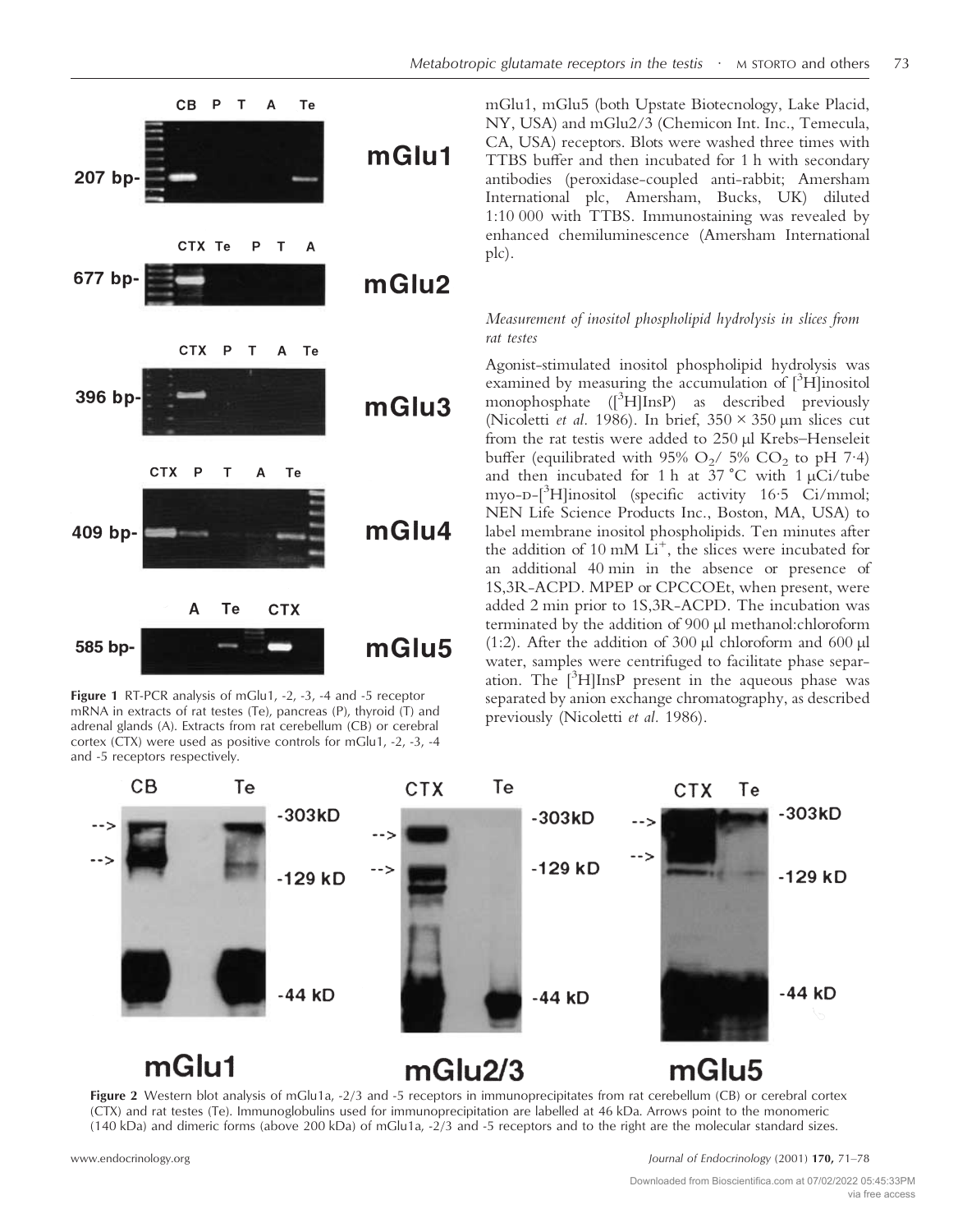### mGlu5



# mGlu1



# GRK4



*Journal of Endocrinology* (2001) **170,** 71–78 www.endocrinology.org



#### ACPD 200 µM

**Figure 4** Measurement of inositol phospholipid hydrolysis in slices from rat testes incubated with the mGlu receptor agonist,  $1S$ ,3R-ACPD (200  $\mu$ M), in the absence or presence of MPEP (30  $\mu$ M) or CPCCOEt (30  $\mu$ M). Values are means  $\pm$  s.e.m. of four to six determinations. \**P*<0·05 (one-way ANOVA+Fisher's PLSD) vs values obtained in the absence of antagonists.

#### *Immunohistochemical analysis of rat and human testes*

Male Sprague–Dawley rats were anaesthetised with nembutal (40 mg/kg i.p.) and subjected to intracardiac perfusion with 0·1 M PBS, pH 7·4 and then with 10% formalin. Rat testes or human bioptic samples from the testes of patients with normal or arrested spermatogenesis were dissected, post-fixed in 10% formalin for 24 h at room temperature, dehydrated and paraffin-embedded. Tissue blocks were cut with a microtome (Ernst Leitz GmbH, Vienna, Austria) and 5 µm sections were pretreated with  $0.3\%$  H<sub>2</sub>O<sub>2</sub> in ethanol at 4 °C for 15 min to inhibit endogenous peroxidase activity and washed with PBS (0·1 M, pH 7·4) containing 0·05% Tween 20. Sections were incubated with 50% normal goat serum (NGS) for  $10 \text{ min}$  at  $37 \text{ °C}$  to reduce non-specific immunostaining, and then with mGlu1a (12 µg/ml), mGlu5 (5 µg/ml) or GRK4 (K-20; 1 µg/ml; Santa Cruz Biotechnology Inc., Santa Cruz, CA, USA) antibodies in 1% NGS at 4 °C overnight. Detection was accomplished using a Vectastain Elite ABC kit (Vector Laboratories, Burlingame, CA, USA). Sections were incubated with an anti-rabbit biotinconjugated IgG (1:100; Calbiochem, La Jolla, CA, USA) in 50% NGS for 30 min at room temperature, and finally incubated with the ABC reagent for 30 min at room temperature. After each incubation step, sections were carefully washed with PBS  $(0.1 \text{ M}, \text{pH } 7.4)$ . Immunostaining was revealed using 3,5-diaminobenzidine

**Figure 3** Immunohistochemical analysis of mGlu5 receptors, mGlu1 receptors and GRK4 in sections from rat testes. Note that mGlu5 receptors share the same anatomical localisation as GRK4, whereas mGlu1a receptors are more intensely labelled in Sertoli cells and in the intertubular spaces. Objective=20 and 60  $\times$  for mGlu1a, 40 and 60  $\times$  for mGlu5 and 20 and 60  $\times$  for GRK4.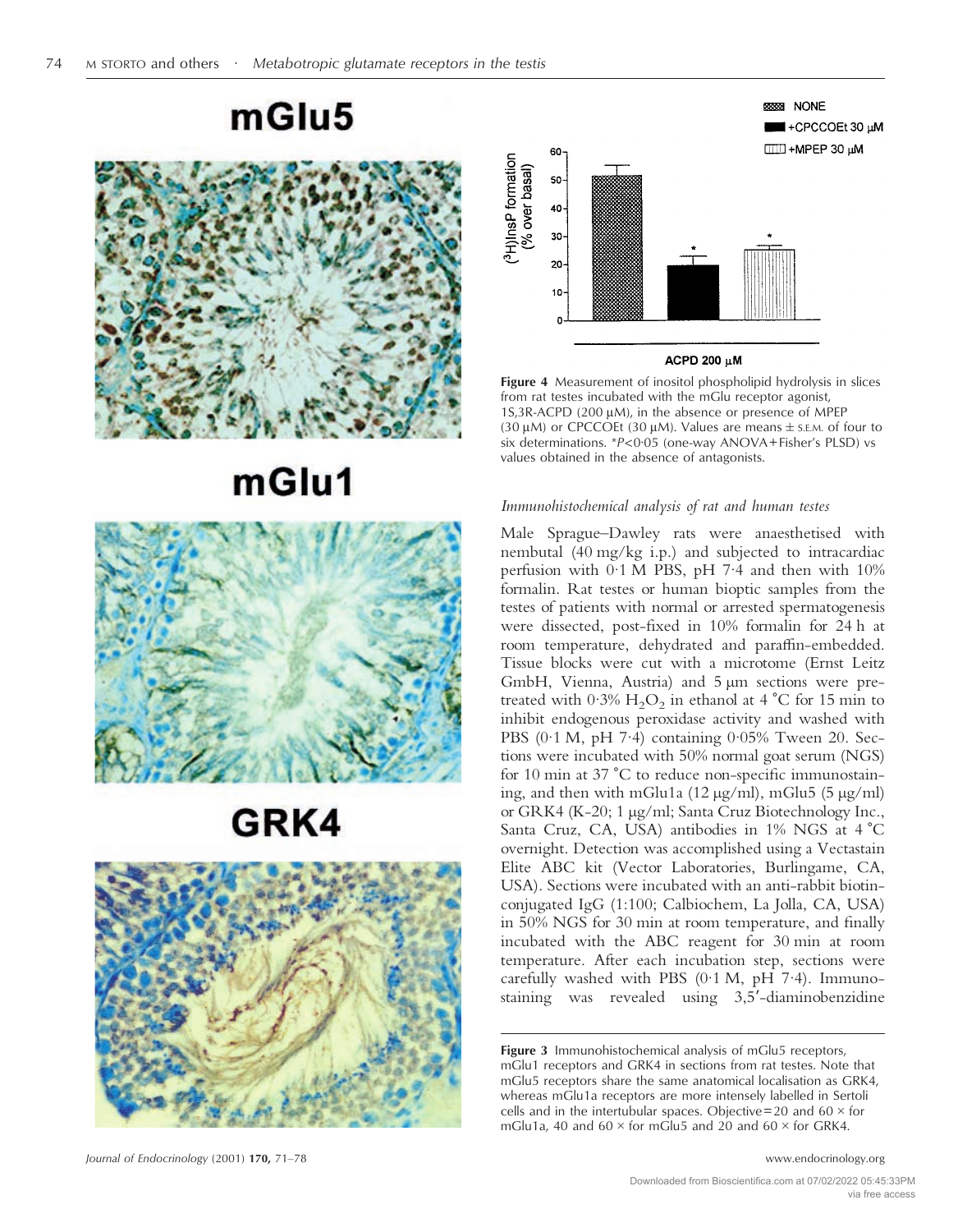

**Figure 5** Expression of mGlu1 and -5 receptors in bioptic samples from human testes. (A) mGlu1a immunostaining in the testis from a patient (T G) with varicocele and normal spermatogenesis; note the absence of mGlu1a immunoreactivity inside the tubuli. (B) mGlu1a immunostaining in the testis from a patient (P G) with intra-abdominal testicular retention and arrested spermatogenesis; note that only Leydig cells in the intertubular space show cytoplasmic immunostaining (arrows). (C) mGlu5 immunostaining in the testis from a patient (P R) with hydrocele and normal spermatogenesis; note the absence of immunostaining in spermatogonia (arrows) and the presence in Sertoli cells (arrowheads). (D) mGlu5 immunostaining at higher magnification in a testis from a patient (G T) with varicocele and arrested spermatogenesis; arrows point to spermatogonia and arrowheads to Sertoli cells.

(0.04%) in 0.1 M PBS containing 0.3%  $H_2O_2$ , using as counterstain methylene blue or haematoxylin.

#### *Immunofluorescent analysis of human spermatozoa*

Human spermatozoa from healthy volunteers were washed twice in PBS, smeared on glass slides, air-dried, fixed for 10 min in methanol at  $-20$  °C, extracted for 5 s in acetone at  $-20$  °C, re-dried, washed three times in PBS, and treated with PBS, 5% NGS and 1% BSA for 20 min. Spermatozoa were incubated overnight at 4 °C in the presence of antibodies directed against mGlu1a (5 µg/ml), mGlu5 (5 µg/ml; Upstate Biotechnology), GRK4 or -arrestin (1 µg/ml; N-19; Santa Cruz Biotechnology Inc.), then washed three times in PBS containing  $0.1\%$ BSA, and incubated in fluorescein isothiocyanate goat anti-rabbit antibodies (Calbiochem). Finally, the glass slides were washed three times in PBS, mounted in PBS and glycerol (1:10) containing 5% propylgallate, and observed with a Leitz Aristoplan microscope (E Leitz, Rockleigh, NJ, USA).

#### *Assessment of human sperm motility*

Sperm motility was assessed in aliquots of seminal fluid from healthy human donors. Ninety microlitres of undiluted semen were added to 10 µl water, MPEP (30  $\mu$ M) or quisqualate (100  $\mu$ M), and the percentage of motile sperm was recorded for 60 min. The quality of motility was graded 1 to 3. Spermatozoa with grade 3 motility tend to move rapidly across the field, grade 2 sperm move aimlessly, whereas grade 1 sperm have a beating tail but do not change position.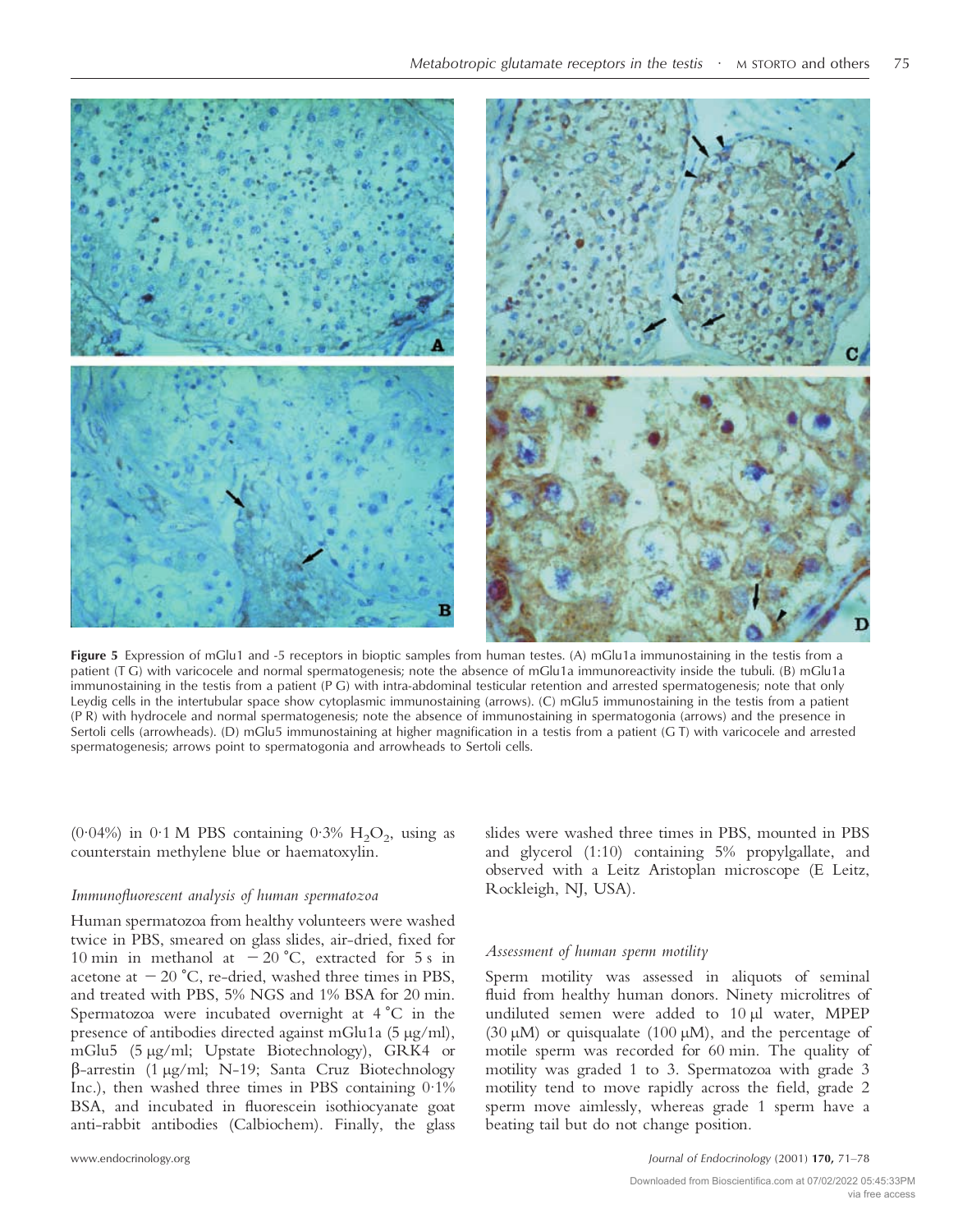#### **Results**

#### *Expression of mGlu receptor subtypes in rat testes*

RT-PCR analysis showed the presence of mGlu1, -4 and -5, but not mGlu2 or -3 mRNA in the rat testis. mGlu1 and -5 receptor mRNA was absent from other endocrine organs including pancreas, thyroid and adrenal glands (Fig. 1). In contrast, mGlu4 receptor mRNA was also detected in the pancreas (Fig. 1). We extended the analysis to mGlu1 and -5 receptor proteins by using polyclonal antibodies specific for either receptor subtype. It is noteworthy that the mGlu1 antibody recognises an epitope that is exclusively present in the major splice variant of mGlu1 receptors (i.e. the mGlu1a receptor) and therefore does not provide any information on the expression of other mGlu1 splice variants (i.e. mGlu1b to -1e receptors). Western blot analysis of immunoprecipitates from rat cerebral cortex or cerebellum (used as reference tissues) showed two major bands corresponding to the monomeric and dimeric form of mGlu1a, -2/3 and -5 receptors (Fig. 2, arrows). mGlu1 and -5 receptors were detected in immunoprecipitates from the rat testis, whereas mGlu2/3 receptors were absent (Fig. 2). Immunohistochemical analysis of the rat testis showed a high mGlu5 immunoreactivity inside the seminiferous tubuli. Cells of the germinal line were intensely labelled beyond the stage of spermatogonia. This distribution pattern was shared by GRK4 immunoreactivity (Fig. 3). mGlu1a immunoreactivity inside the seminiferous tubuli was less intense in germinal cells, but was particularly pronounced in Sertoli cells. An intense mGlu1a immunostaining was noted in the intertubular spaces (Fig. 3).

To assess whether the mGluR1 and -5 receptors expressed in rat testes are functionally coupled to a Gq protein-mediated second messenger response, we measured the stimulation of inositol phospholipid hydrolysis in slices from rat testes challenged with the mGlu receptor agonist, 1S,3R-ACPD. Exposure to 200 µM 1S,3R-ACPD for 60 min induced a significant increase in the accumulation of [<sup>3</sup>H]InsP. This increase was reduced by about 50% by saturating concentrations of either CPCCOEt  $(30 \mu M)$  or MPEP  $(30 \mu M)$  (Fig. 4), which behave as selective and non-competitive mGlu1 and -5 receptor antagonists respectively (Annoura *et al.* 1996, Gasparini *et al.* 1999, Litschig *et al.* 1999). These results indicate that mGluR1 and -5 receptors are coupled to inositol phospholipid hydrolysis in rat testes.

#### *Expression of mGlu receptors in human testes*

To assess whether mGlu receptors are present in human testes, we examined the expression of mGlu1 and -5 receptors by immunocytochemistry in tissue specimens from adult patients who underwent testicular biopsy. Two

*Journal of Endocrinology* (2001) **170,** 71–78 www.endocrinology.org

of these patients (T G and G T of 21 and 28 years of age respectively) had bilateral varicocele. Spermatogenesis was normal in T G and arrested in G T. Another patient (P R, 23 years of age) had left hydrocele with normal spermatogenesis. The last patient (P G) had an intra-abdominal testicular retention that had remained untreated until 37 years of age. This patient was sterile. All patients gave informed consent to the study. Immunohistochemical analysis showed the absence of mGlu1a receptor immunoreactivity inside the seminiferous tubuli and its presence in the intertubular space in bioptic samples from all patients, regardless of the pathological condition (see Fig. 5A and B). In contrast, the seminiferous tubuli of all patients (with normal or abnormal spermatogenesis) were heavily labelled with mGlu5 antibodies. The labelling was apparently present in all cells of the germinal line with the exception of large rounded spermatogonia (see arrows in Fig. 5C and D); Sertoli cells were also immunopositive for mGlu5 receptors (arrowheads in Fig. 5C and D). Thus, while the cellular localisation of the mGlu5 receptor in the human testis was similar to that observed in the rat testis, a difference existed between the expression patterns of mGlu1a receptors in the two species.

#### *Expression of mGlu receptors in human sperm*

We performed fluorescent microscopy analysis of human mature spermatozoa to examine the localisation of mGlu1 or -5 receptors in these cells. Immunofluorescent analysis of mGlu1a receptors did not show any positive immunostaining in mature spermatozoa (not shown), consistent with the lack of mGlu1a receptor immunoreactivity in the seminiferous tubuli of human testes. In contrast, mGlu5 receptors were positively labelled in mature sperm, where they were predominantly localised in the mid-piece and tail. mGlu5 receptor immunoreactivity was observed below the acrosomal region in the head of spermatozoa. No labelling of the acrosome region was ever observed (Fig. 6a). The mGlu5 receptor was only partially co-localised with the receptor kinase GRK4, which was expressed in the mid-piece, but was particularly abundant in the acrosome (Fig. 6b). In contrast, a high degree of co-localisation was found between mGlu5 receptors and  $\beta$ -arrestin (Fig. 6c), a protein that is known to interact with the G protein-coupled receptors in the regulation of receptor signalling.

To examine the possibility that activation of mGlu5 receptors could affect sperm motility, we measured the percentage of motile sperms in aliquots of the seminal fluid from healthy human volunteers treated with  $100 \mu M$ quisqualate (a potent agonist of mGlu1 and -5 receptors) or with 30 µM of the mGlu5 receptor antagonist, MPEP. None of these drugs induced changes in the total percentage of motile spermatozoa, nor in the grading of sperm motility (not shown).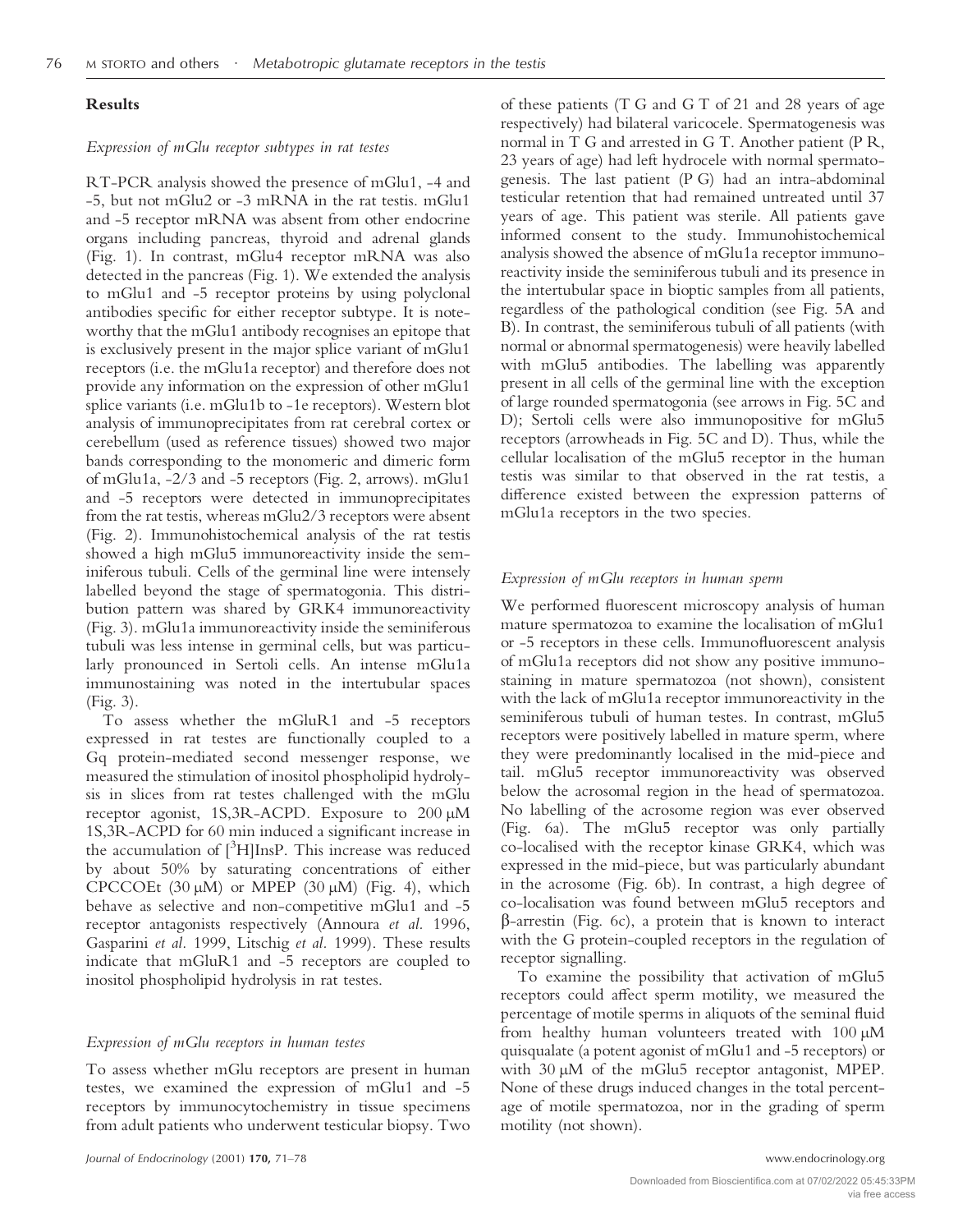





**Figure 6** Fluorescent microscopy analysis of (a) mGlu5 receptors, (b) GRK4 and (c)  $\beta$ -arrestin in human spermatozoa.

#### **Discussion**

We moved from the observation that GRK4 mediates the homologous desensitisation of mGlu1 receptors. GRK4 is co-localised with mGlu1 receptors in cerebellar Purkinje cells, and translocates in response to mGlu1 receptor activation; in addition, GRK4 phosphorylates and desensitises mGlu1 receptors in heterologous expression systems (Sallese *et al.* 2000). Hence, we decided to

examine whether mGlu1 or other mGlu receptor subtypes are present in the testis, where GRK4 shows the highest levels of expression (Sallese *et al.* 1994). mGlu1 and -5 receptors were both expressed in rat testes with a high degree of specificity because their transcript was absent in other endocrine organs, including the adrenals which can also synthesise steroid hormones. Germinal cells of rat testes were immunopositive not only for mGlu1 and -5 receptors, but also for GRK4, a kinase that regulates receptor signalling. This suggests that mGlu1 and -5 receptors are functional in rat testes. Accordingly, the mGlu1/5 receptor agonist, 1S,3R-ACPD, was able to stimulate inositol phospholipid hydrolysis in slices prepared from rat testes. The use of CPCCOEt and MPEP confirmed that stimulation of inositol phospholipid hydrolysis resulted from the activation of both mGlu1 and -5 receptors. In fact, CPCCOEt and MPEP behave as potent and highly selective non-competitive antagonists of mGlu1 and -5 receptors respectively (Annoura *et al.* 1996, Gasparini *et al.* 1999, Litschig *et al.* 1999). The distribution pattern between rat and human testes was similar for mGlu5 receptors, but divergent with respect to mGlu1a receptors. In human testes, mGlu5 immunolabelling was intense inside the seminiferous tubuli, whereas mGlu1a immunolabelling was detected in Leydig cells of intertubular spaces. The hypothesis that mGlu1a receptors regulate the function of Leydig cells is intriguing. Studies on glutamate receptor activation and testosterone production are still lacking, although D-aspartate (a structural analogue of glutamate) has proved to stimulate testosterone synthesis in isolated rat Leydig cells (Nagata *et al.* 1999).

The high expression of mGlu5 receptors in the seminiferous tubuli raises the possibility that these receptors regulate the maturation of germinal cells (perhaps after the stage of spermatogonia) or are needed for the physiology of mature spermatozoa. As opposed to mGlu1 receptors, mGlu5 receptors produce oscillatory increases in intracellular  $Ca^{2+}$  when activated in heterologous expression systems (Kawabata *et al.* 1996). Hence, mGlu5 receptors have the potential to generate intracellular  $Ca^{2+}$  waves in cells of the germinal line, including mature spermatozoa. mGlu5 receptors were predominantly localised in the mid-piece and tail of human sperm, whereas GRK4 was mostly present in the acrosome and mid-piece. However, the localisation of mGlu5 receptors coincided with that of -arrestin, a functional cofactor of GRKs, which acts as a major determinant in the homologous desensitisation and internalisation of G protein-coupled receptors (Krupnick & Benovic 1998, Lefkowitz 1998, Iacovelli *et al.* 1999). This particular localisation suggested that mGlu5 receptors could be active in regulating sperm motility. Although mGlu5 receptor agonists or antagonists were unable to induce substantial changes in the percentage of motile sperm, such an action cannot be entirely ruled out because mGlu5 receptors have a significant constitutive activity,